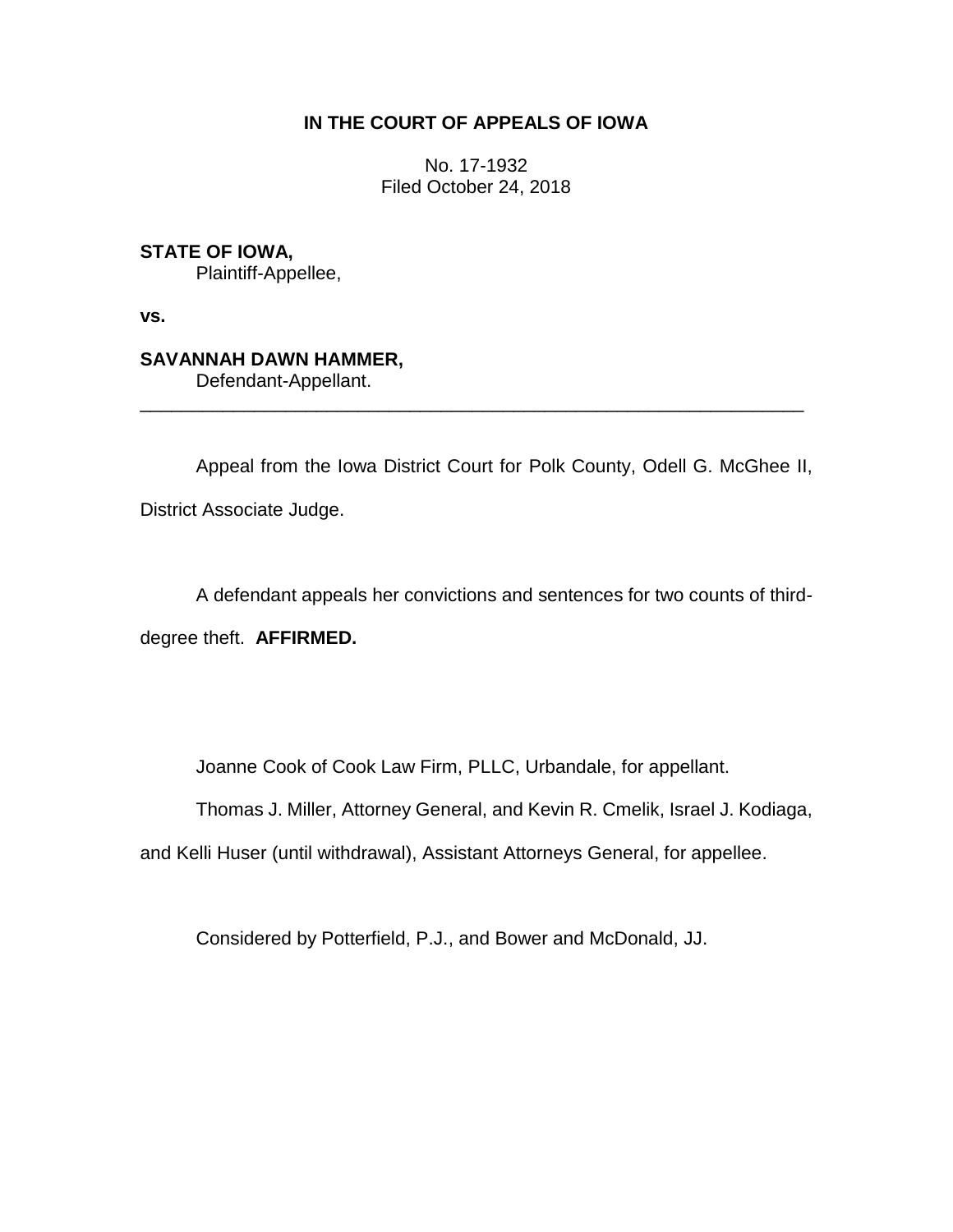#### **POTTERFIELD, Presiding Judge.**

Savannah Hammer appeals her convictions and sentences for two counts of third-degree theft in violation of Iowa Code section 714.2(3) (2017). Hammer argues her trial counsel was ineffective for allowing her to plead guilty to a charge for which there was no factual basis and for failing to investigate. In the alternative, Hammer argues her claims should be preserved for postconviction relief.

#### **I. Background Facts and Proceedings.**

Hammer was charged by trial information of taking merchandise from a discount department store on February 23 and February 26, 2017. The minutes of testimony reveal that on February 23, an employee witnessed a suspect place items into her purse and walk out of the store without paying. The suspect left in a black Ford Focus with temporary paper plates from Area Auto Sales and heavy damage to the front of the car. The suspect was described as a white female with brown hair between the ages of thirty and forty.

On February 26, an employee witnessed a suspect place shirts into a bag and leave without paying. The suspect left in a black Ford Focus with temporary paper plates from Area Auto Sales. The suspect was described as a white female with red hair, in her twenties, five feet and five inches tall, and weighing one hundred and thirty pounds. The employee described the suspect from the February 26 theft as the same suspect from February 23.

A sales employee for Area Auto Sales identified Hammer as the purchaser of the vehicle from a photo taken of the suspect and the vehicle during the theft. Records confirmed Hammer was the purchaser of the vehicle. The vehicle

2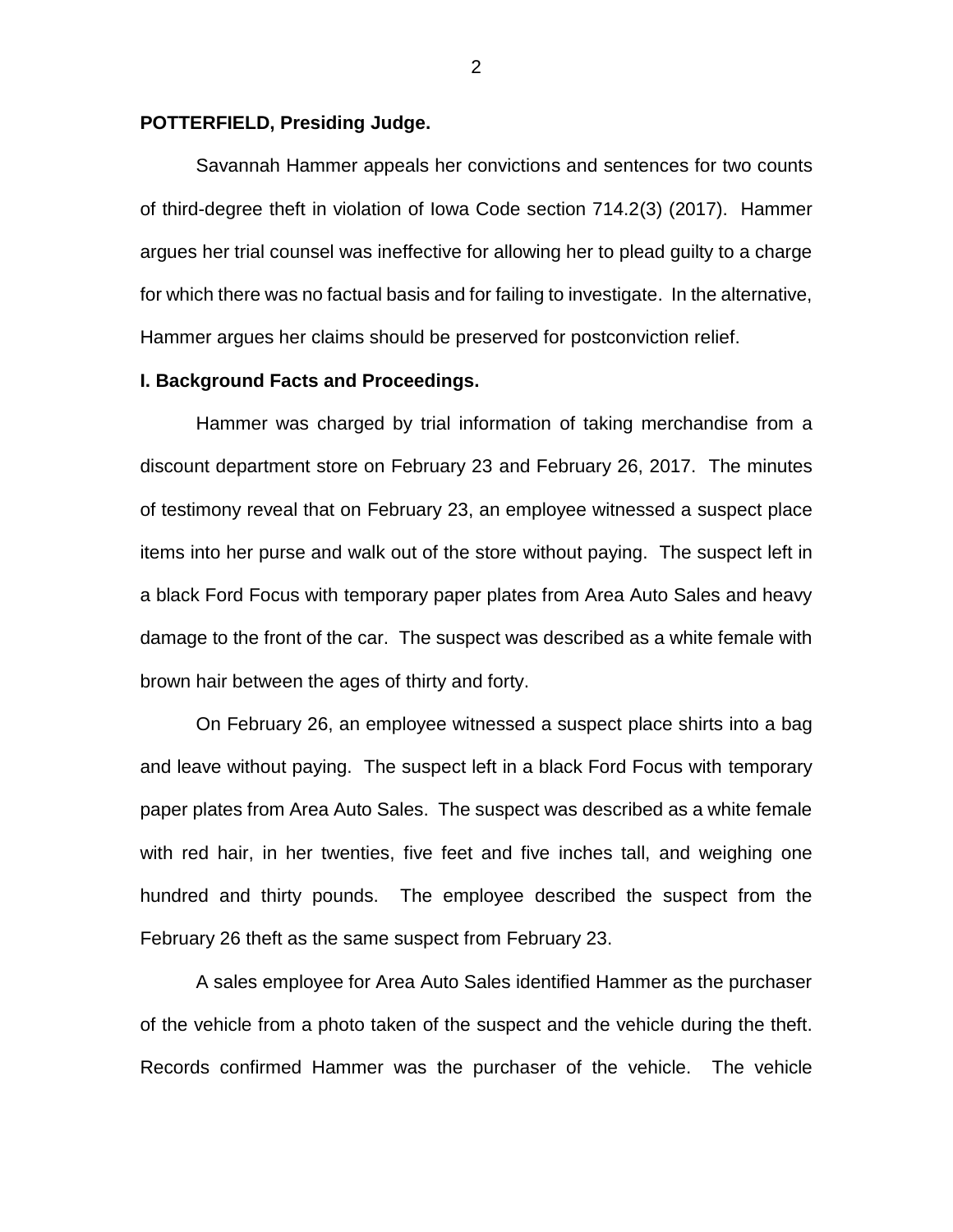described was parked in front of Hammer's home when she was arrested. Hammer was charged and pled guilty to stealing from the store on both occasions.

Hammer appeals.

## **II. Standard of Review.**

Ineffective assistance of counsel claims are reviewed de novo. *State v. Finney*, 834 N.W.2d 46, 49 (Iowa 2013). Ineffective-assistance claims are normally preserved for postconviction relief actions, but we will address them on direct appeal when the record is sufficient to permit a ruling. *Id.* 

### **III. Discussion.**

Hammer argues her trial counsel was ineffective for failing to raise a sufficiency of the evidence claim, which we treat as a challenge to the factual basis for the guilty plea, and for failing to investigate. "We will address on direct appeal claims of ineffective assistance of counsel only if we determine the development of an additional factual record would not be helpful and these elements can be decided as a matter of law." *State v. Carroll,* 767 N.W.2d 638, 641 (Iowa 2009). "Ineffective-assistance claims require a showing by a preponderance of the evidence both that counsel failed an essential duty and that the failure resulted in prejudice." *State v. Coleman*, 907 N.W.2d 124, 141 (Iowa 2018) (citation omitted).

First, Hammer argues the evidence is insufficient to support her conviction. Because Hammer pled guilty, she cannot challenge on appeal the strength of the State's case. *State v. LaRue*, 619 N.W.2d 395, 398 (Iowa 2000). Hammer's guilty plea waived all defenses except those intrinsic to the plea itself. *Id.* "Generally, ineffective assistance of counsel claims fall within this caterogy." *Id.* While Hammer does not explicitly argue there is not a factual basis to support her guilty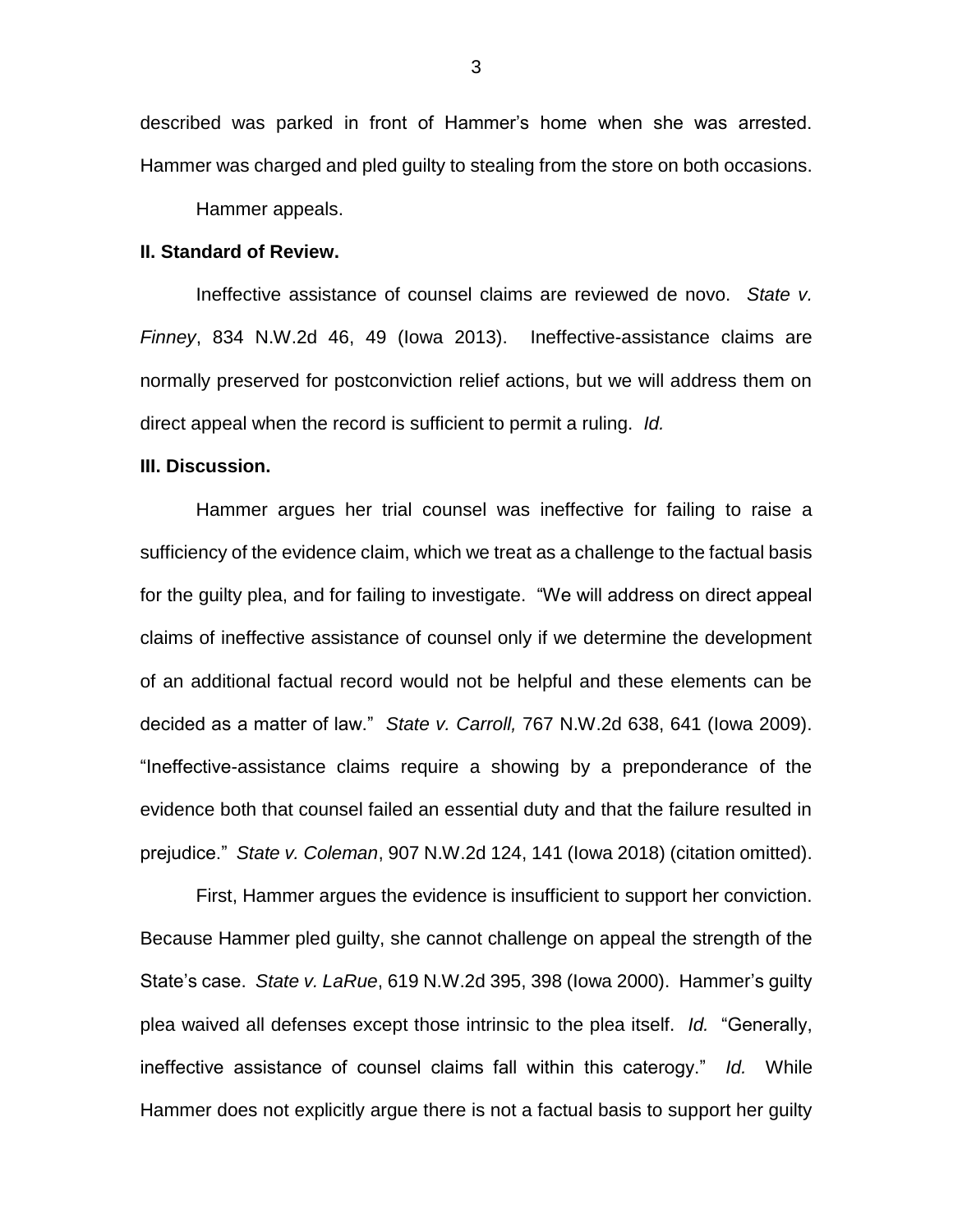plea, we interpret her argument as a challenge to her plea's factual basis. Prejudice is presumed where there is a lack of a factual basis. *See State v. Schminkey*, 597 N.W.2d 785, 788 (Iowa 1999).

"In deciding whether a factual basis exists, we consider the entire record before the district court at the guilty plea hearing, including any statements made by the defendant, facts related by the prosecutor, the minutes of testimony, and the presentence report." *Id.* Here, an adequate factual basis exists to support Hammer's guilty plea. Hammer pled guilty to third degree theft: "theft of any property not exceeding five hundred dollars in value by one who has before been twice convicted of theft." Iowa Code § 714.2(3).

Hammer notes she is accused of two thefts occurring three days apart but the suspect in each action is described differently. She argues the differences in the descriptors mean she could not have possibly committed the crimes. The descriptors of Hammer do not vary to such an extreme degree as to cast doubt on her identification.

Hammer does not contest she has been convicted of theft twice. Hammer admitted to stealing from the store on February 23 and February 26 in her guilty plea. Video surveillance exists of Hammer committing theft on both days; a police officer positively identified Hammer as the suspect in the surveillance video. The suspect in both thefts left in the same car—the car that was found outside Hammer's house during her arrest. The person who sold that vehicle to Hammer

4